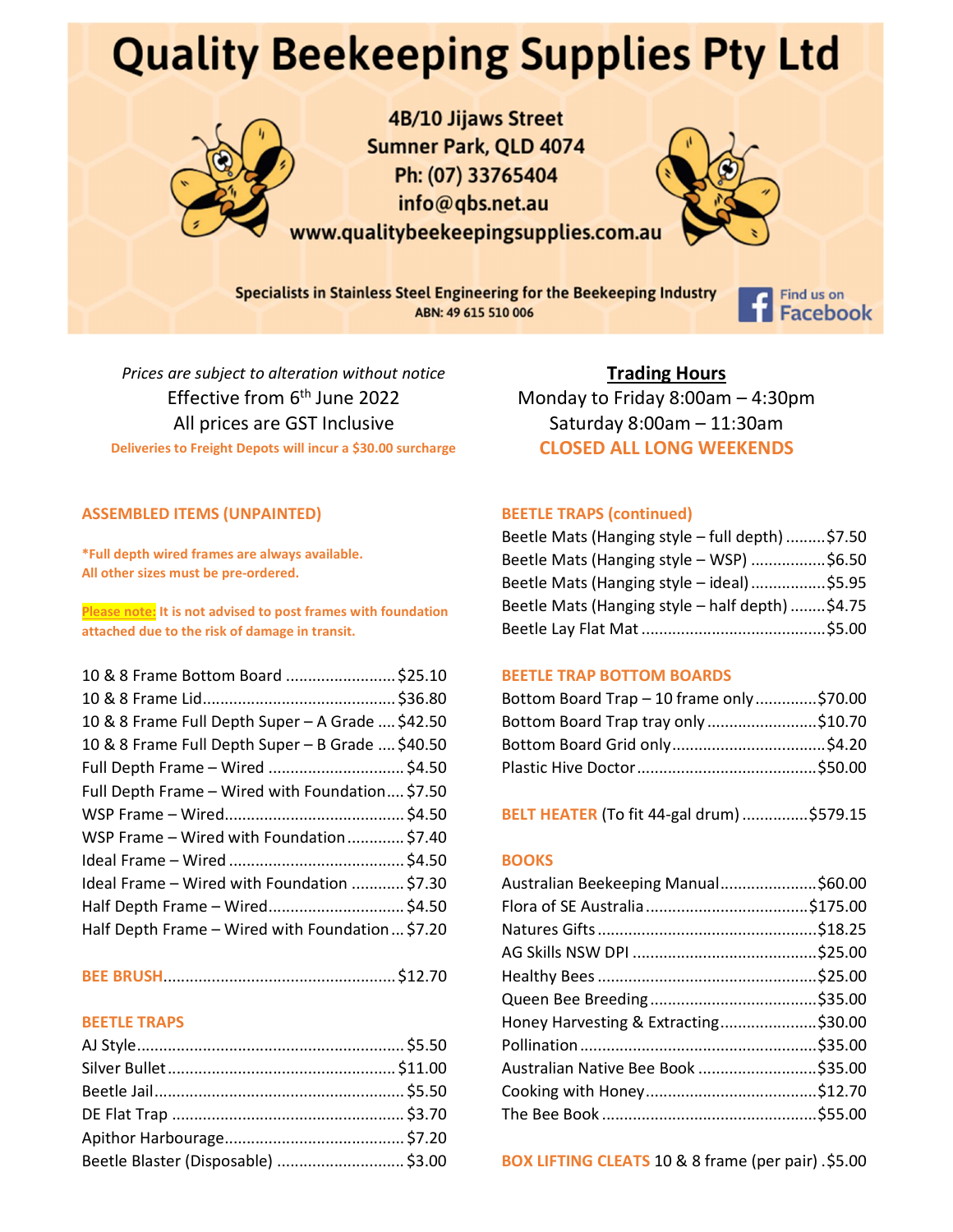#### BOTTOM BOARDS

| Complete - Weathertex 10 & 8 frame  \$17.30 |  |
|---------------------------------------------|--|
| Complete - Metal 10 & 8 frame \$17.30       |  |
| Weathertex only 10 & 8 frame \$9.50         |  |
| Metal sheet only 10 & 8 frame \$9.60        |  |
| Cleats 10 & 8 frame (Per pair)  \$5.20      |  |
|                                             |  |
|                                             |  |
| Plastic Bottom Board 10 & 8 frame  \$45.70  |  |

| BRANDING MACHINE (with brand) \$1,050.00 |  |
|------------------------------------------|--|
| Brand only (3 characters) \$170.00       |  |
| Brand only (4 characters)  \$185.00      |  |
| Brand only (5 characters) \$200.00       |  |

#### CAPPINGS MELTER S/S

| Small Electric Round 40L  \$990.00 |  |
|------------------------------------|--|
|                                    |  |

# CAPPINGS REDUCER

|  |  |  | CAPPING SPIN DRYER  \$6,600.00 |
|--|--|--|--------------------------------|
|--|--|--|--------------------------------|

# CAPPINGS SCRATCHER

| Cappings Scraper - Economy  \$18.50 |  |
|-------------------------------------|--|
| Cappings Scraper - Jumbo\$22.00     |  |

#### CLEARER BOARDS

# CN DECKING OIL (2% COPPER NAPHTHENATE)

#### CONTAINERS - PLASTIC

| 250g Square Jars & Lids (Carton of 300)  \$186.00 |  |
|---------------------------------------------------|--|
| 500g Square Jars & Tamper Proof Lids \$0.91       |  |
| 500g Square Jars & Lids (Carton of 228)  \$196.10 |  |
| 500g Round Jars & Tamper Proof Lids \$0.91        |  |
| 500g Round Jars & Lids (Carton of 152)  \$130.70  |  |

# CONTAINERS – PLASTIC (continued)

| 500g Squeeze Jars & Non-Drip Lids \$0.95         |  |
|--------------------------------------------------|--|
| 500g Squeeze Jars & Lids (Carton of 200)\$180.00 |  |
| 1kg Round Jars & Tamper Proof Lids\$1.41         |  |
| 1kg Round Jars & Lids (Carton of 80)\$108.80     |  |
|                                                  |  |
| 1kg Honey Pots (Carton of 200)\$240.00           |  |
|                                                  |  |
| 1.5kg Honey Pots (Carton of 200)\$290.00         |  |
|                                                  |  |
| 3kg Honey Pots (Carton of 100)\$215.00           |  |

#### DIATOMACEOUS EARTH

#### EMBEDDERS & EMBEDDING BOARD

| Spur Wheel Embedder (Non-electric) \$10.75 |  |
|--------------------------------------------|--|
|                                            |  |
|                                            |  |
|                                            |  |
| Adjustable Embedder Transformer \$52.00    |  |

# ENTRANCE CLOSERS

| Closer/Reducer $-10$ Frame only $-5/5$ \$9.50 |  |
|-----------------------------------------------|--|
|                                               |  |
|                                               |  |

|--|--|--|

# EXCLUDERS – (WELDED WIRE/METAL BOUND)

# EXCLUDERS (PLASTIC)

|--|--|

#### EXTRACTORS (HAND TURN)

| 2 Frame QBS Economy Polly (Side drive)\$440.00 |  |
|------------------------------------------------|--|
| S/S Stand for QBS 2 Frame Economy\$195.00      |  |
| 2 Frame Imported S/S Extractor \$310.00        |  |
| 3 Frame Imported S/S Extractor \$340.00        |  |
| 3 Frame S/S Lega Italian Extractor\$630.00     |  |
| 4 Frame Imported S/S Extractor \$380.00        |  |
| Extractor Head Gear (Side Drive)\$178.60       |  |
| Extractor Tank 84L Polyurethane \$94.00        |  |
|                                                |  |
|                                                |  |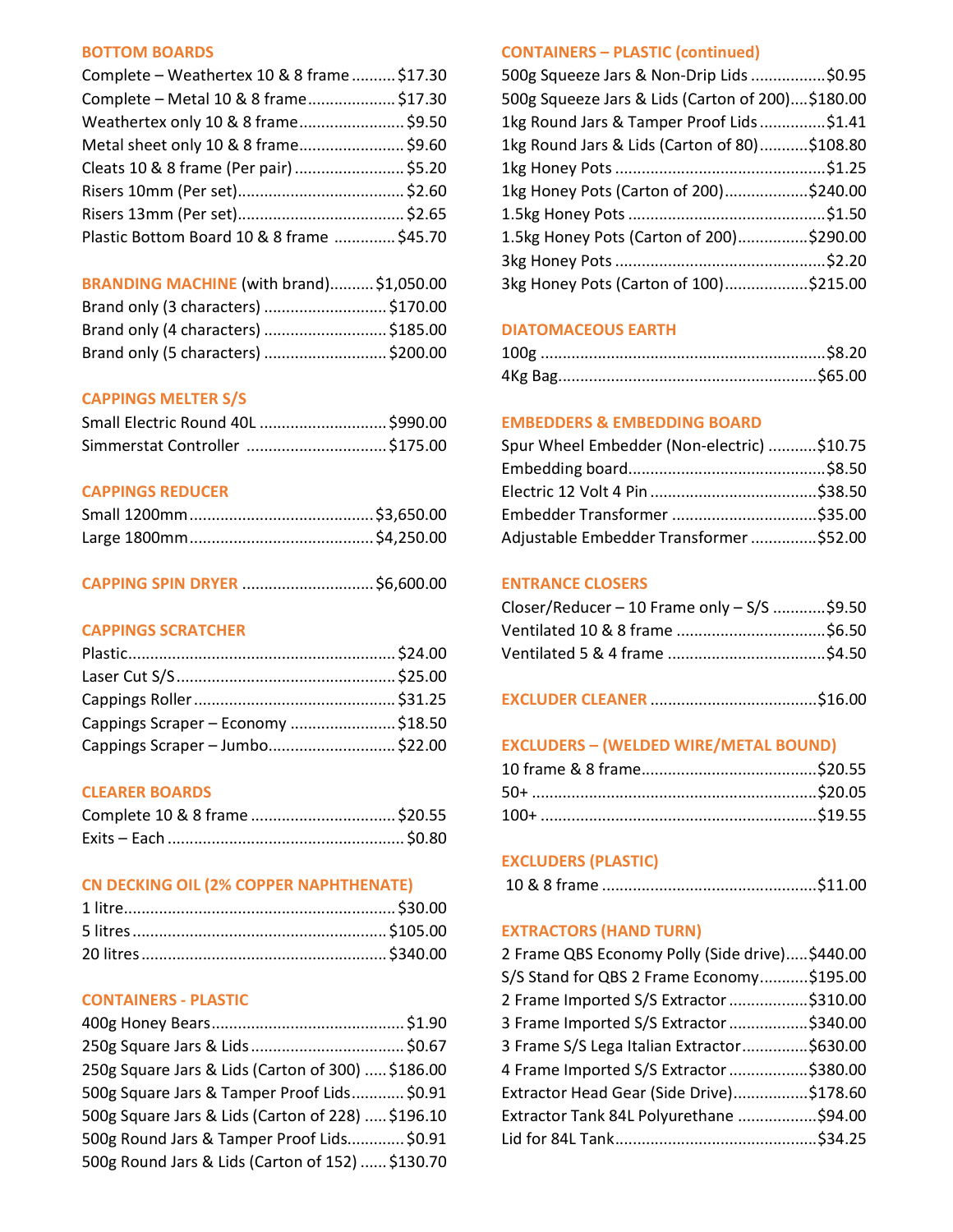# EXTRACTORS (MOTORISED)

| 2 Frame S/S Imported Motorised \$440.00       |  |  |
|-----------------------------------------------|--|--|
| 3 Frame S/S Imported Motorised \$540.00       |  |  |
| 4 Frame S/S Imported Motorised \$640.00       |  |  |
| 8 Frame Semi Radial Reversible  \$4795.00     |  |  |
| 12 Frame Radial Italian Lega\$3600.00         |  |  |
| 12 Frame Reversible  \$5780.00                |  |  |
| 18 Frame Reversible  \$6345.00                |  |  |
| 21 Frame Reversible  \$7035.00                |  |  |
|                                               |  |  |
|                                               |  |  |
|                                               |  |  |
| Horizontal Extractor 32 - 100 Frame  POA      |  |  |
| Capacity and configuration to order.          |  |  |
| Options include S/S infeed and outfeed racks. |  |  |
| We can also provide repairs, servicing and    |  |  |
| modifications.                                |  |  |
|                                               |  |  |

#### EYELETS & EYELET TOOL

| _______________                    |  |
|------------------------------------|--|
|                                    |  |
|                                    |  |
|                                    |  |
| Eyelet tool (Wood handle)  \$11.50 |  |

#### **FEEDERS**

| Frame Feeder (Replaces frame, 4 litres)  \$15.50 |  |
|--------------------------------------------------|--|
| Hive Doctor Feeder (5 litres)  \$25.50           |  |
|                                                  |  |
|                                                  |  |

# FOUNDATION (MEDIUM BROOD)

| Full Depth (Carton of 150)\$340.00               |  |
|--------------------------------------------------|--|
|                                                  |  |
|                                                  |  |
|                                                  |  |
|                                                  |  |
|                                                  |  |
| Half Depth (Carton of 300)  \$540.00             |  |
| Milling per sheet (Customer supplies wax) \$0.80 |  |
|                                                  |  |

# FOUNDATION (HEAVY)

| Full Depth Heavy per sheet  \$2.65        |  |
|-------------------------------------------|--|
| Full Depth Heavy (Carton of 150) \$382.50 |  |

# FOUNDATION (PLASTIC)

|--|--|

### FRAMES - WOOD

| Full Depth with Eyelets (Carton of 100)\$150.00     |  |
|-----------------------------------------------------|--|
|                                                     |  |
| WSP with Eyelets (Carton of 100)\$165.00            |  |
|                                                     |  |
| Ideal with Eyelets (Carton of 100) \$160.00         |  |
|                                                     |  |
| Half Depth with Eyelets (Carton of 100)\$155.00     |  |
| Full Depth Frames to fit Plastic Foundation  \$1.75 |  |
|                                                     |  |

#### FRAMES (PLASTIC)

| Clip Together Frames (Full depth only) \$4.50   |  |
|-------------------------------------------------|--|
| Ceracell Frames – Black (Full depth only)\$4.80 |  |
| Ceracell Frames (Carton of 50) \$235.00         |  |

|--|--|

|--|--|

#### FRAME GROOVE CLEANER

| Wood Handle Heavy Duty\$18.80 |  |
|-------------------------------|--|

| FRAME SPACING TOOL (9 frames only) \$26.50 |  |  |
|--------------------------------------------|--|--|
|--------------------------------------------|--|--|

#### GLOVES & GAITERS

| Plastichrome XL Rubber only\$32.00 |  |
|------------------------------------|--|
|                                    |  |

#### **HIVE LOCKS**

| Complete - Rack, Lever and Strap\$13.45     |  |
|---------------------------------------------|--|
|                                             |  |
|                                             |  |
|                                             |  |
| Native Mini Hive Lock and Strap \$14.50     |  |
| Native Standard Hive Lock and Strap \$16.15 |  |

# SPRING CLIP FASTENERS

# HIVE TOOL

| Combination American/Australian\$24.00 |  |
|----------------------------------------|--|
|                                        |  |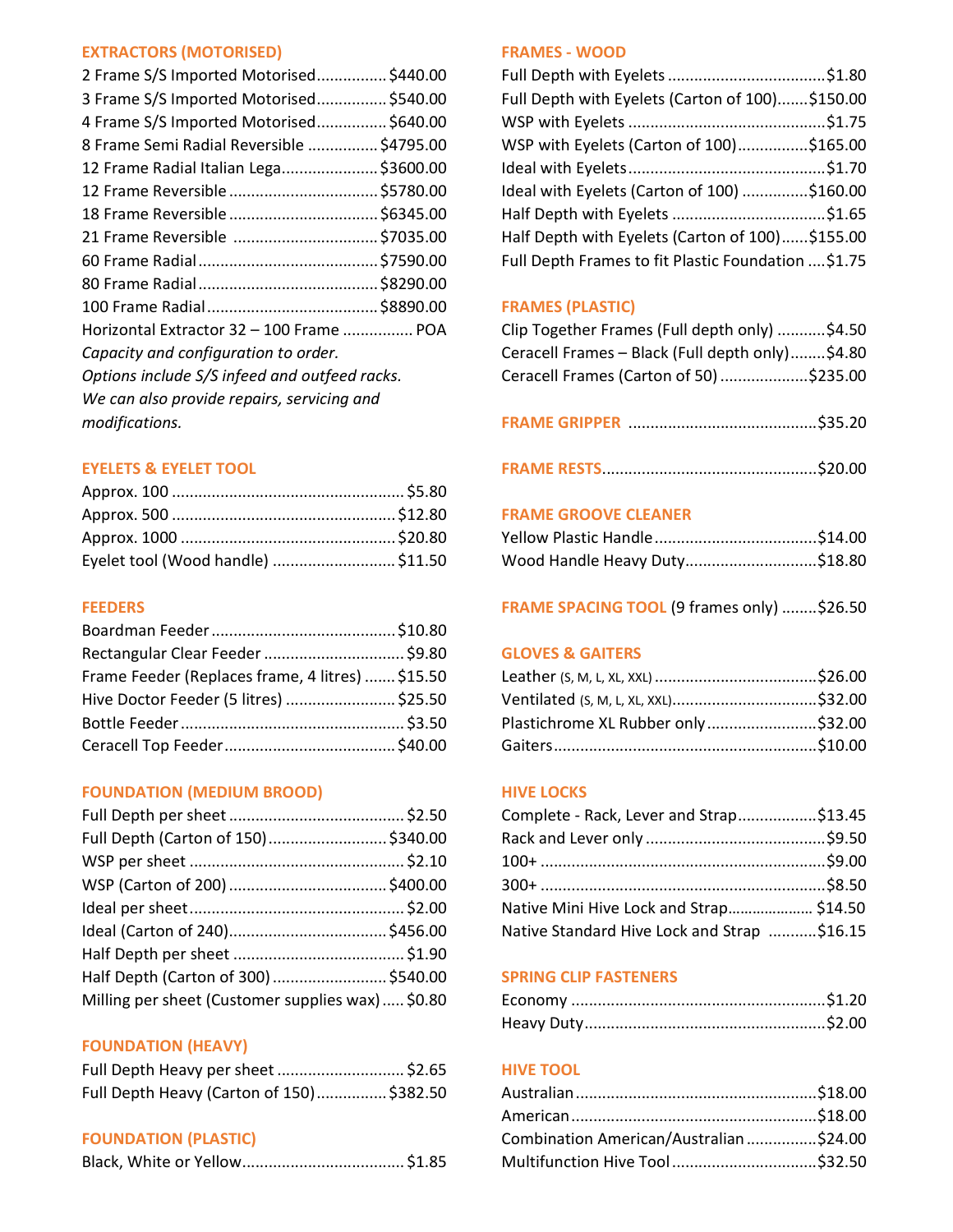#### HONEY BUCKETS

| 15kg (10L) Bucket & Lid only \$12.00           |  |
|------------------------------------------------|--|
| 15kg (10L) Bucket & Lid + Economy Gate \$34.50 |  |
| 15kg (10L) Bucket & Lid + Parker Gate  \$42.40 |  |
| 27kg (20L) Bucket & Lid only \$17.00           |  |
| 27kg (20L) Bucket & Lid + Economy Gate \$39.50 |  |
| 27kg (20L) Bucket & Lid + Parker Gate  \$47.40 |  |
| 35kg (25L) Bucket & Lid only \$24.00           |  |
| 35kg (25L) Bucket & Lid + Economy Gate \$46.50 |  |
| 35kg (25L) Bucket & Lid + Parker Gate  \$54.40 |  |
|                                                |  |

#### HONEY GATES

| Adapter for 2 inch 50mm gate  \$6.00 |  |
|--------------------------------------|--|
|                                      |  |
|                                      |  |

# KNIVES (STAINLESS STEEL)

| Plain Knife Serrated Edge  \$22.00  |  |
|-------------------------------------|--|
|                                     |  |
| Electric Knife (American)  \$239.30 |  |

#### LABELS

| Honey Labels (1000/roll)  \$100.00                  |  |
|-----------------------------------------------------|--|
| Honey Labels (Various Designs - 12 per sheet)\$3.60 |  |
| Nutrition Labels (48/sheet)  \$3.50                 |  |
| Country of Origin Labels (126/sheet)  \$3.50        |  |

#### LIDS

| M.G. Complete 10 & 8 Frame\$27.20                |
|--------------------------------------------------|
| M.G. Lid Rims 10 & 8 Frame \$6.60                |
| M.G. Metal Cover 10 & 8 Frame \$10.95            |
| M.G. Metal Cover Heavy Duty 10 Frame only\$11.00 |
| M.G. Masonite Sheet 10 & 8 Frame \$7.85          |
|                                                  |
|                                                  |
|                                                  |
|                                                  |

#### MUD FLAPS

|--|--|--|--|

# NAILS, SCREWS & TACKS

| 65 x 2.8 Galvanised 500g (Approx. 150) \$6.80 |  |
|-----------------------------------------------|--|
| 65 x 2.8 Galvanised 250g (Approx. 75) \$4.00  |  |
| 25 x 1.4 Zinc 100g (Approx. 260) \$4.00       |  |

# NAILS, SCREWS & TACKS (continued)

| 25 x 1.4 Zinc 500g (Approx. 1300) \$13.95  |  |
|--------------------------------------------|--|
| Screws Pack of 50 (Galvanised 51mm)\$5.20  |  |
| Screws Pack of 100 (Galvanised 51mm)\$8.20 |  |
|                                            |  |
| Tacks 500g (Approx. 5000) \$38.00          |  |
| Tacks 1kg (Approx. 10000)\$65.70           |  |

# NUCLEUS BOXES

| 4 Frame Complete Assembled\$69.10        |  |
|------------------------------------------|--|
| 5 Frame Complete Assembled\$72.10        |  |
| Assembled Corflute - 5 Frame only\$33.00 |  |
|                                          |  |
|                                          |  |

# OBSERVATION HIVE

| Singe Full Depth                     |  |
|--------------------------------------|--|
| Complete with Perspex Sheets\$130.00 |  |

# PAIL PERCHES

|--|--|--|

#### PROTEIN BEE BOOST

| Bee Boost Nutrition Additive\$32.00 |  |
|-------------------------------------|--|
| 1 kilo Tub Custom Bee Food \$22.00  |  |
|                                     |  |

# PUMPS

| Complete Honey Pump 40mm\$3665.00      |  |
|----------------------------------------|--|
| Complete Cappings Pump 40mm \$3665.00  |  |
| Pump Only (Honey & Cappings) \$2650.00 |  |
| Motor and Gearbox for Pump \$1015.00   |  |
| Impeller for Honey Pump \$385.00       |  |
|                                        |  |

#### SMOKERS

| Bellows for Economy Smoker\$23.00    |  |
|--------------------------------------|--|
| Bellows for Australian Smoker\$33.00 |  |
|                                      |  |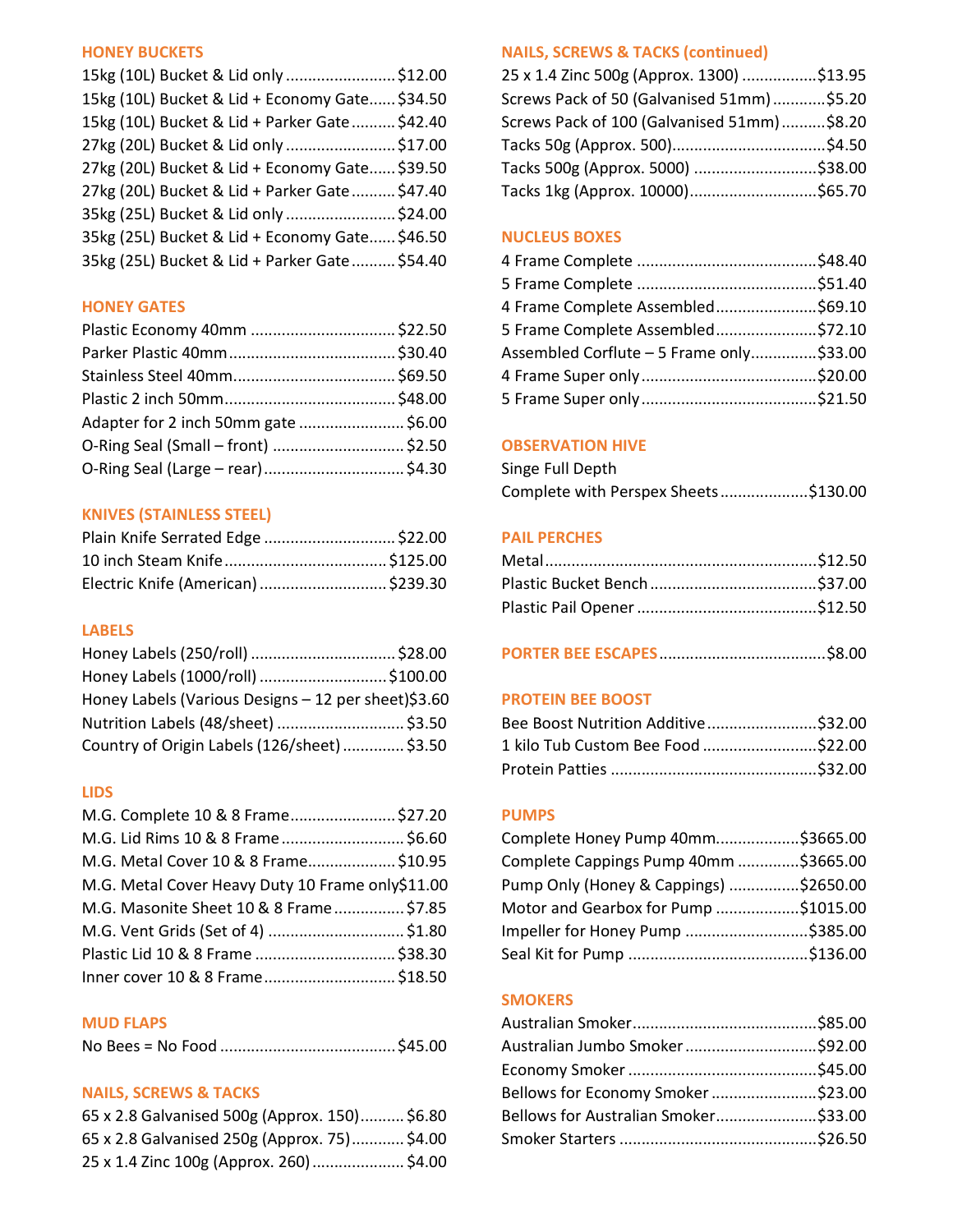#### STRAINERS (TO FIT 20L BUCKET)

| Stainless Steel Plastic Rim  \$37.25             |  |
|--------------------------------------------------|--|
| Light Weight 200 Micron\$18.25                   |  |
| Light Weight 400 Micron\$18.25                   |  |
| Light Weight 600 Micron\$18.25                   |  |
| Stainless Steel Double Layer Strainer \$46.00    |  |
| Nytrel Gauze Sheet 400 Micron 53 x 53cm \$23.80  |  |
| Nytrel Gauze Sheet 400 Micron 80 x 80cm \$38.80  |  |
|                                                  |  |
| Tapered Nylon Honey Filter\$15.00                |  |
| S/S Extendable Handles (25L Bucket only) \$22.00 |  |
| Strainer Funnel (25L Bucket only)  \$28.00       |  |
| Extractor Cappings Strainer bag \$32.00          |  |
|                                                  |  |

|--|--|

#### **STRAPPING**

| 3.5m length (To suit triple hive)  \$3.95 |  |
|-------------------------------------------|--|
| Bulk Roll (Approx. 20kg) per kg  \$7.40   |  |

#### SUITS/JACKETS

#### \*Please specify Round/Fencing Hood style when ordering. Available in: XS, S, M, L, XL, 2XL, 3XL, 4XL, 5XL & 7XL

| Replacement Hoods (For the suits we stock) \$42.00    |  |
|-------------------------------------------------------|--|
| Disposable Overalls (Zip, hood, cuffs, legs)  \$11.50 |  |

#### SUPERS (WOOD – REBATED) Australian Made

| Full Depth 10 & 8 Frame - A Grade  \$32.50        |  |
|---------------------------------------------------|--|
| Full Depth 10 & 8 Frame - B Grade \$30.50         |  |
| WSP 10 & 8 Frame - A Grade only  \$26.50          |  |
| Ideal 10 & 8 Frame - A Grade only  \$24.50        |  |
| Half Depth 10 & 8 Frame $-$ A Grade only  \$23.50 |  |

#### SUPERS (PLASTIC – PARKER 30 Year Guarantee)

|  |  |  |  |  |  | 10 & 8 Frame (With S/S Screws) \$61.65 |  |
|--|--|--|--|--|--|----------------------------------------|--|
|--|--|--|--|--|--|----------------------------------------|--|

NATIVE BEE BOX (Triple Assembled ) \$ 90.95- \$220

### QUEEN REARING EQUIPMENT

| Plastic Queen Cages (Economy)  \$0.60   |  |
|-----------------------------------------|--|
| Plastic Queen Cages (Australian) \$0.90 |  |

### QUEEN REARING EQUIPMENT (continued)

| Queen Cell Protectors (Plastic) \$0.30     |  |
|--------------------------------------------|--|
| Grafting Tool - Chinese (Twin pack)\$9.00  |  |
| Grafting Tool - Blue Handle S/S\$9.50      |  |
| Grafting Tool - Stainless Steel\$15.00     |  |
| Complete Queen Rearing Kit \$155.00        |  |
|                                            |  |
|                                            |  |
| Queen Catcher - Stainless Steel \$10.50    |  |
| Queen Marking Pen (Various colours)\$10.60 |  |
| Queen Marking Tube & Plunger \$8.50        |  |
|                                            |  |

# TANKS (STAINLESS STEEL)

#### TEST KITS

| American Foulbrood Test Kit (AFB)\$22.50 |  |  |
|------------------------------------------|--|--|
|------------------------------------------|--|--|

#### UNCAPPING MACHINES

| Standard S/S Automatic\$7,696.00                |  |
|-------------------------------------------------|--|
| S/S Automatic with S/S Sprockets \$9,196.00     |  |
| S/S Uncapper Stand with Drip Tray \$1,014.00    |  |
| S/S Uncapper Stand with Capping Tray \$1,450.00 |  |
| Chain Link for Uncapper \$18.50                 |  |
| Frame Guides (Spring Steel) \$130.00w           |  |
| <b>UNCAPPING</b>                                |  |

| Complete 3 Tier Plastic Unit \$169.05         |  |
|-----------------------------------------------|--|
| Uncapping Drainer - Mesh Base only\$48.85     |  |
| Uncapping Drainer - Solid Base only\$48.85    |  |
|                                               |  |
| Roller Uncapper (For uncapping unit) \$410.00 |  |
|                                               |  |

#### **VEILS**

| Square Folding Veil with Hat \$40.50            |  |
|-------------------------------------------------|--|
| Economy Veil (Safari Style & Drawstring)\$25.00 |  |